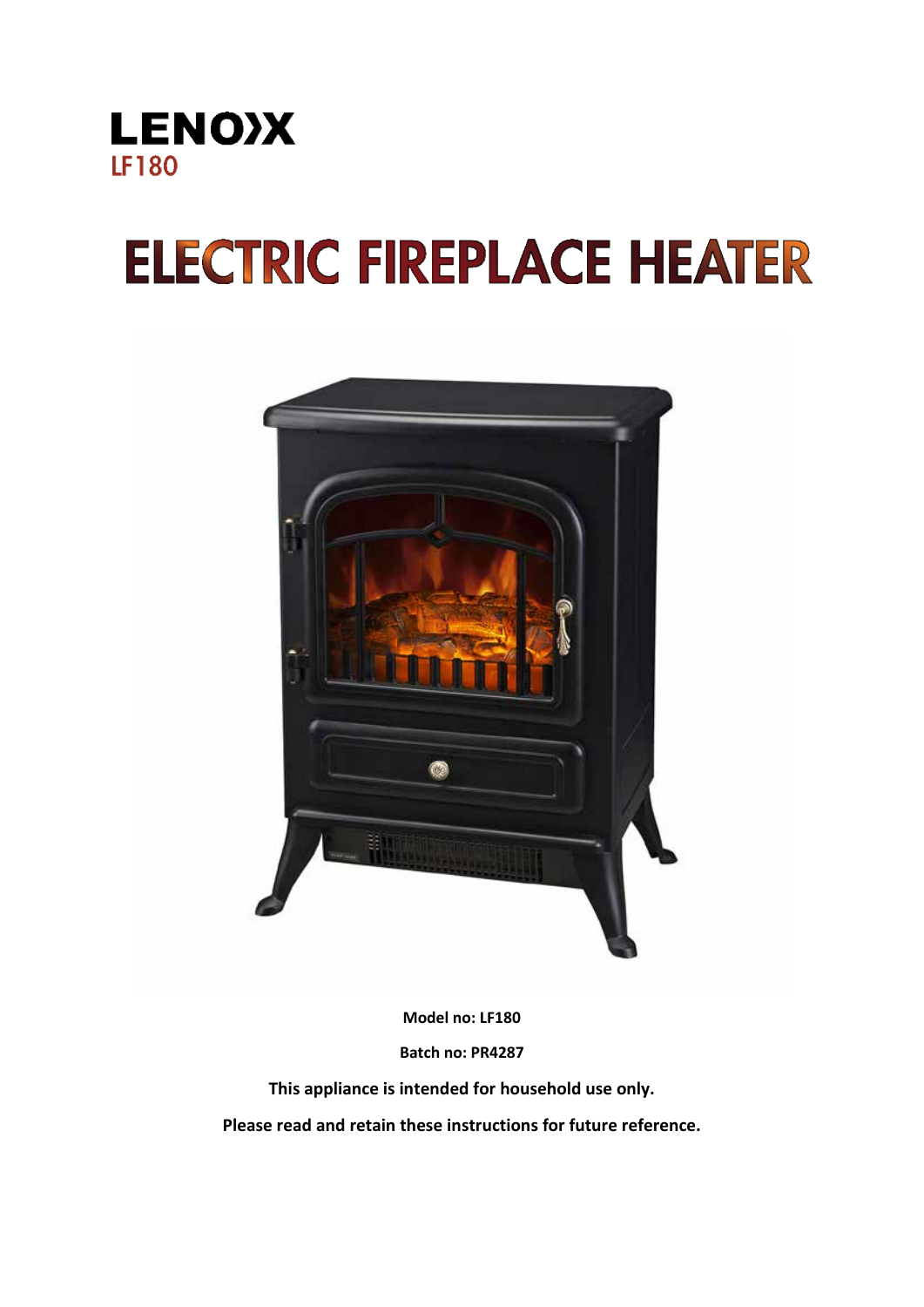The illustrations used in the manual are to illustrate the operation method structure of the product. Where there is a small difference between the physical item and the illustrations, please take the physical as the standard.



#### **GENERAL SAFETY INFORMATION:**

When using this fireplace, basic precautions should always be taken to reduce the risk of fire, electric shock and injury to persons, including the following:

**CAUTION** – Due to the high temperature, keep electrical cords, drapery and other furnishings at least 3 feet from the front, side and rear of the fireplace.

**CAUTION - HOT!** The heater is hot when it is in use. To avoid burns, do not let bare skin touch hot surfaces.

1. Carefully read all instructions before using the fireplace and retain for future reference.

2. Remove the unit from its packaging and check to make sure it is in good condition before use.

3. Do not let children play with any parts of the packing (such as plastic bags, etc.).

4. Check the household voltage to ensure that it matches the fireplace's rated specification.

5. Before using the fireplace, carefully check the power cord and plug for any damage.

6. Ensure that the room is equipped with a working smoke detector.

7. Before unplugging the power cord, turn off the power. When touching the unit, keep your hands dry to prevent electric shock.

8. Do not place the fireplace near curtains or other inflammable objects. Keep combustible materials, such as pillows, bedding, papers, clothes, and curtains at least 1 meter away from the front, side and rear of the fireplace.

9. Ensure the unit is not blocked and there is spacing of at least 50cm around its sides and at least 120 cm from the front.

10. Do not block air intakes or exhaust in any manner to prevent fire.

11. Use on a flat surface only.

12. Do not use on soft or uneven surfaces, like a bed, where openings may become blocked.

13. Do not place the heater on long pile carpet or rugs.

14. Ensure the heater is placed on a level surface with enough clearance from its surroundings.

15. Exhibit extreme caution when any fireplace is in the vicinity of children and infants.

16. Never leave children or infants unattended while the fireplace is on or plugged in.

17. When not in use, switch off and always unplug the fireplace.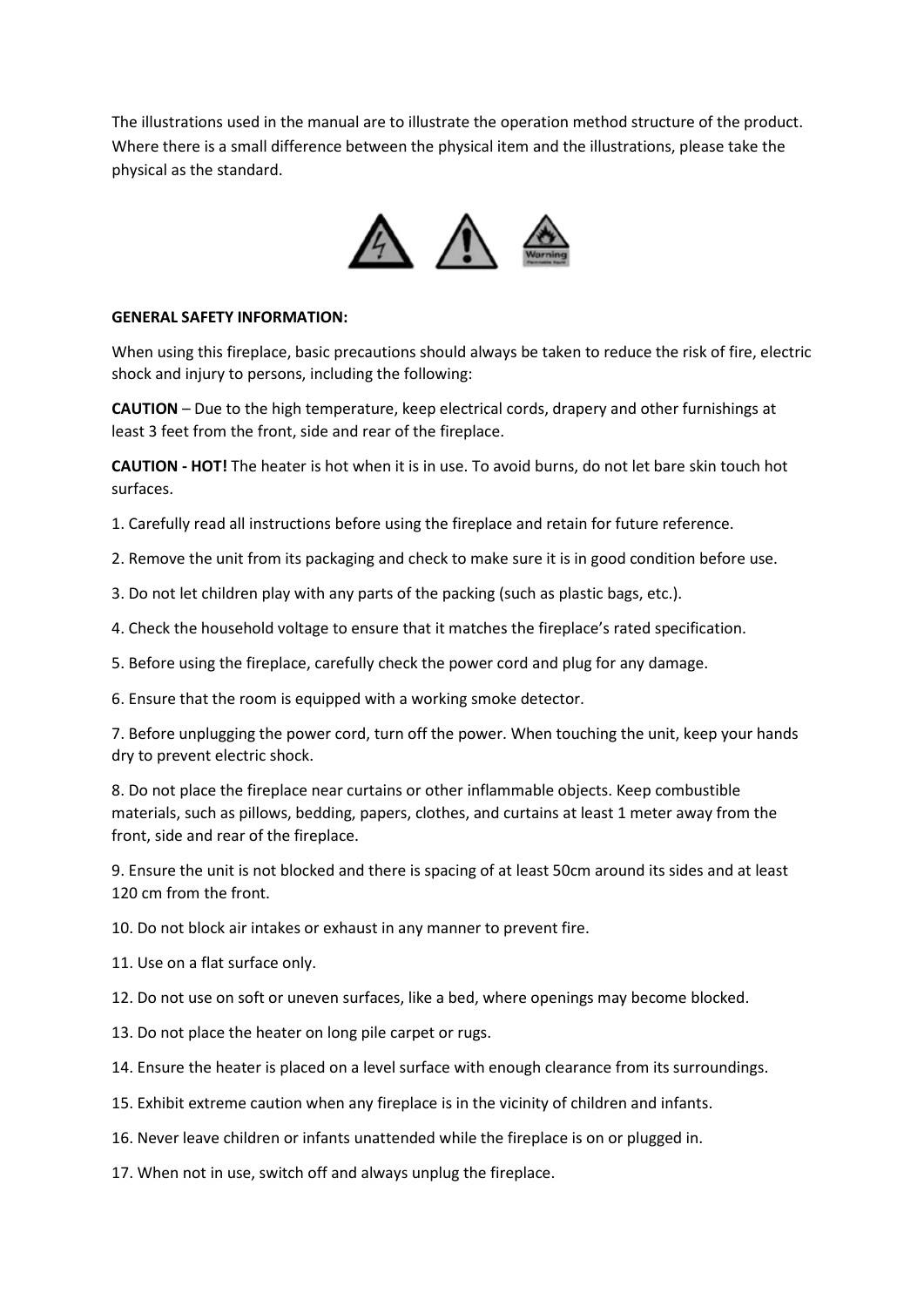18. Prevent water from entering the housing of the fireplace during operation or while in storage.

19. Always store the fireplace in a dry area free from any moisture. This fireplace is not intended for use in bathrooms, laundry areas, or similar indoor locations. Never place the fireplace where it may fall into a bath tub or get exposed to water in any way.

20. Do not use in places where gasoline, paint, or other flammable liquids are used or stored. Do not use when flammable sprays, solvents or glues are in use.

21. Do not run the cord under carpets. Do not cover the cord with throw rugs, runners, or similar products. Arrange the cord away from traffic areas such that it will not be tripped over by anyone.

22. Do not operate any fireplace with a damaged cord, a damaged plug, after the fireplace malfunctions, or if it has been dropped or damaged in any manner. Return the fireplace to an authorized service facility for examination, electrical or mechanical adjustment, or repair.

23. Do not insert fingers or allow foreign objects to enter any ventilation or exhaust opening as this may lead to an electric shock or fire, or may even damage the fireplace.

24. This fireplace becomes hot during use. To avoid burns, do not let bare skin touch hot surfaces. If necessary, use the handles when moving this fireplace.

25. Use this fireplace only as described in this manual. Any other uses not recommended by the manufacturer may cause fire, electric shock, or personal injury and may void warranty privileges.

26. Always plug fireplaces directly into a wall outlet. Never use an extension cord, power strip, surge protector, multiple outlet adapter, cord reel or outlet-type air freshener. The use of such devices creates a fire hazard.

27. Ensure the heater is not directly located under the wall outlet.

28. Faulty wall outlet connections may cause the wall outlet to overheat. Be sure that the fireplace plug properly fits into the outlet before each use. During use, make sure the fireplace plug does not overheat. If necessary, have a qualified electrician check and / or replace the wall outlet.

29. Do not place the fireplace near a bed for objects such as pillows or blankets can fall off the bed and be ignited by the fireplace.

30. Do not immerse in water.

31. Never clean this fireplace while it is plugged in. To disconnect, turn control to OFF, then remove the plug from the outlet. Never pull the cord. Always hold the plug firmly and then remove from the outlet.

32. This fireplace is intended for supplemental heat and / or decorative purposes. Continuous use for several hours can impact the performance and life of the fireplace.

33. It is not intended to be used in commercial, industrial or agricultural settings.

34. Do not use outdoors.

35. Do not use the heater with a timer or separate remote-control system.

36. This appliance is not intended for use by persons (including children) with reduced physical, sensory or mental capabilities, or lack of experience or knowledge, unless they have been given supervision or instruction concerning use of the appliance by a person responsible for their safety.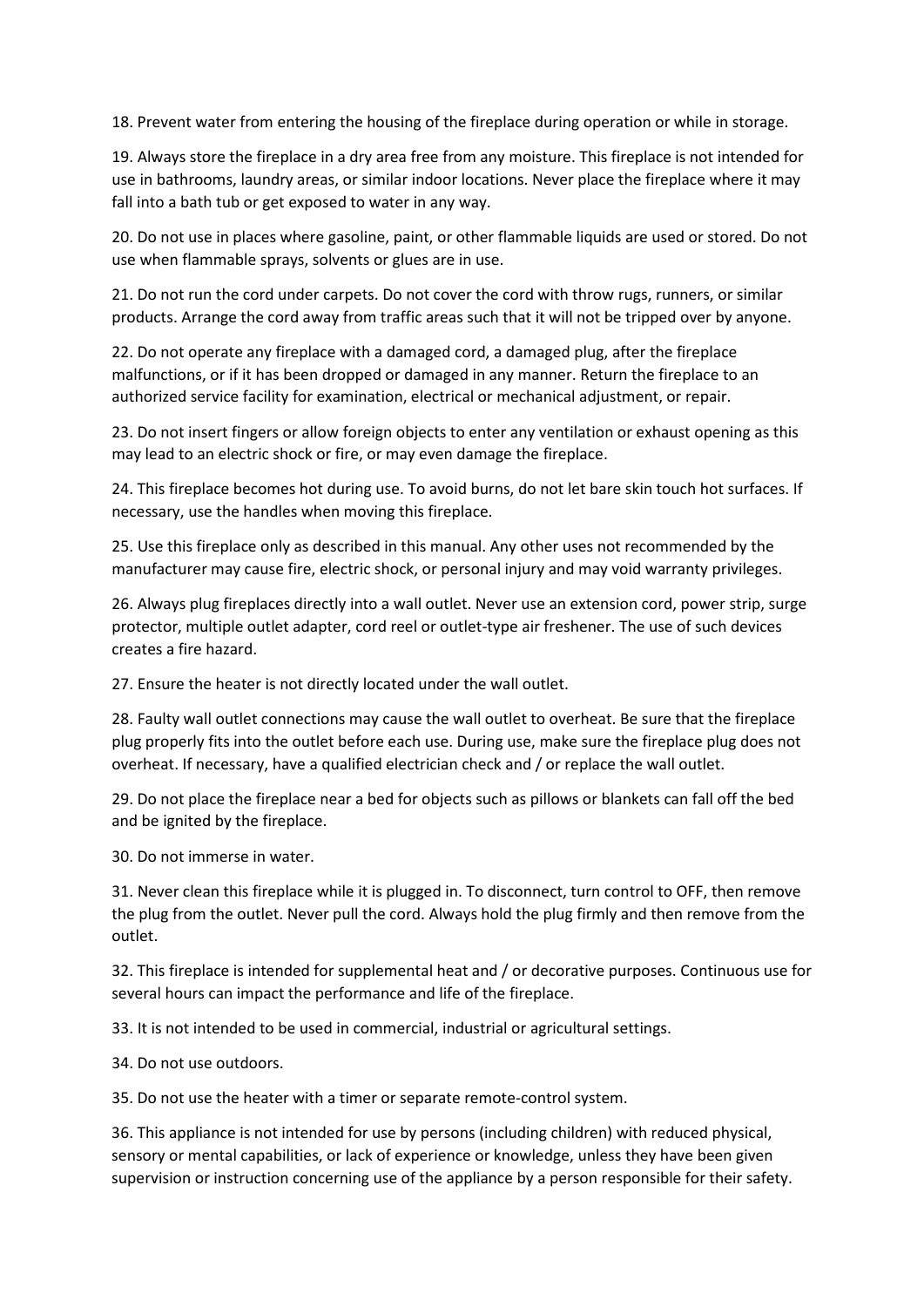Close supervision is necessary when the product is used by or near children or invalids. Children should be supervised to ensure that they do not play with the appliance.

37. This appliance is intended to be used in household and similar applications such as:

-staff kitchen areas in shops, offices and other working environments;

-farm houses;

-by clients in hotels, motels and other residential type environments;

-bed and breakfast type environments

38. Do not leave the heater running unattended.

39. Always disconnect the unit when moving it from one location to another.

40. The unit does not contain any serviceable parts inside. Do not attempt to open and repair the unit yourself. All components should only be serviced by a qualified technician.

41. Do not use the heater if the plug, power cable or heater itself is damaged.

42. If the power cord is damaged, you must have it replaced at a service centre with qualified persons in order to avoid a hazard.

43. Tip over switch. There is a tip over switch inside the heater. If the heater is knocked over the power will be cut off automatically.

# **Getting Started:**

- Remove the fireplace from the box.
- Remove the packaging. Place it inside the box or safely dispose elsewhere.

# **Package Contents:**

- Electric Fireplace
- 4 x feet, 12 x screws
- Instruction Manual

# **Features:**

- Contemporary & portable design
- Dual heat settings (900 Watts/ 1800 Watts)
- Realistic wooden log flame effect
- Flames operate with & without heat
- Adjustable flame brightness
- Built-in overheating protection, auto safety shut-off
- Cool touch housing

• Tip over switch. There is a tip over switch inside the heater. If the heater is knocked over the power will be cut off automatically.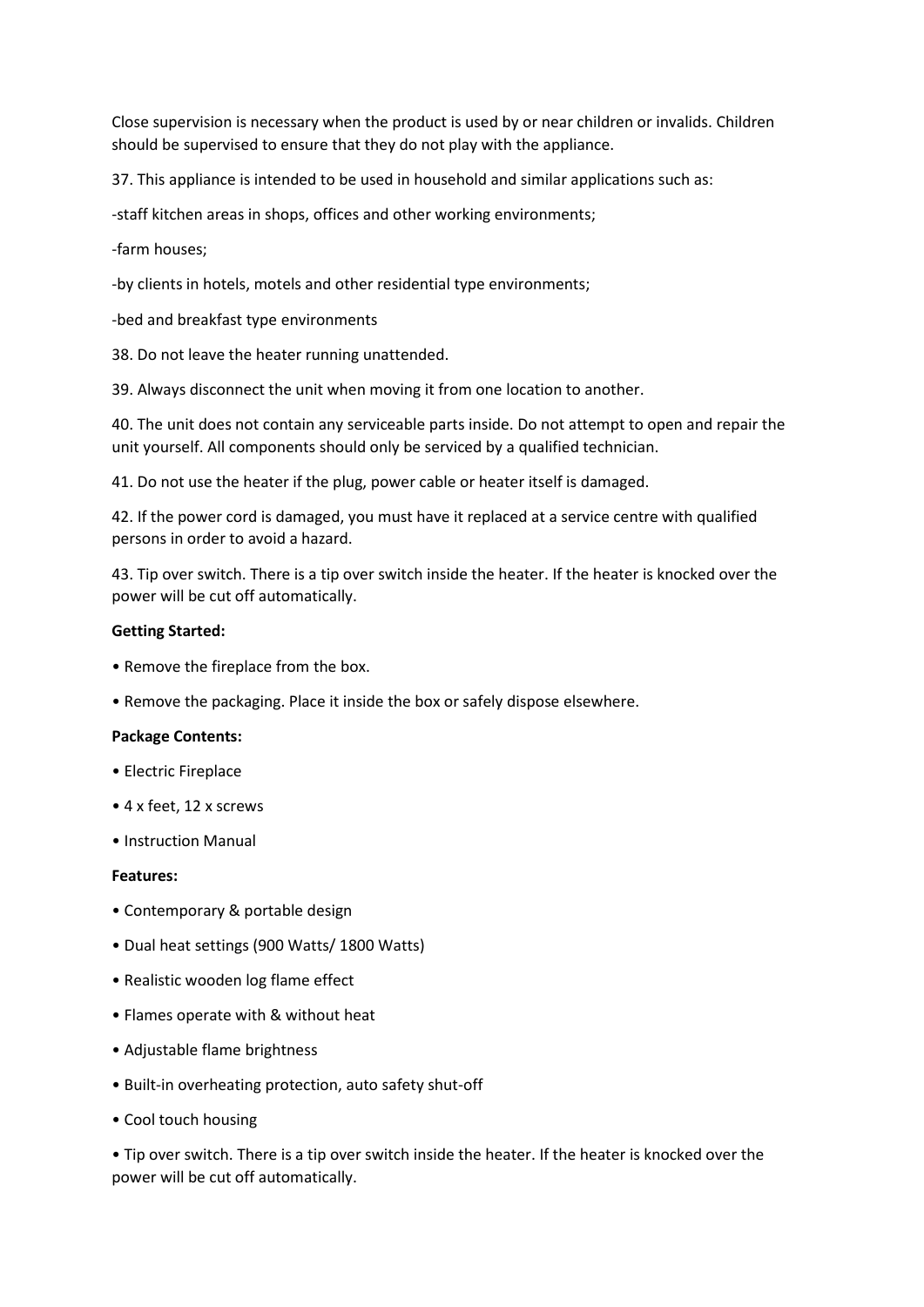# **Quick Reference Guide:**

• Prior to installation, please ensure that the voltage and capacity of your power outlet is compatible with your fireplace.

• Your fireplace may emit a slight, harmless odour during its first use. This odour is a normal reaction caused by the initial heating of internal fireplace parts and it will not occur again.

• It is normal for fireplace to make a rattling sound for a short duration of time during its first use.

• If your fireplace does not emit heat, please ensure the fireplace switch is on. For further information, please refer to the Troubleshooting section of this manual.

# **Helpful Advice before Installation:**

• Please retain all packaging until all the parts and other package contents are accounted for.

• It is recommended to place your fireplace near an existing wall outlet for ease of electric connection.

• Store your fireplace in a dry, safe and dust-free place while drilling during fireplace installation.

• Do not attempt to wire new outlets or circuits. To reduce the risk of fire, electric shock or injury to persons, always have a licensed electrician perform maintenance and repairs.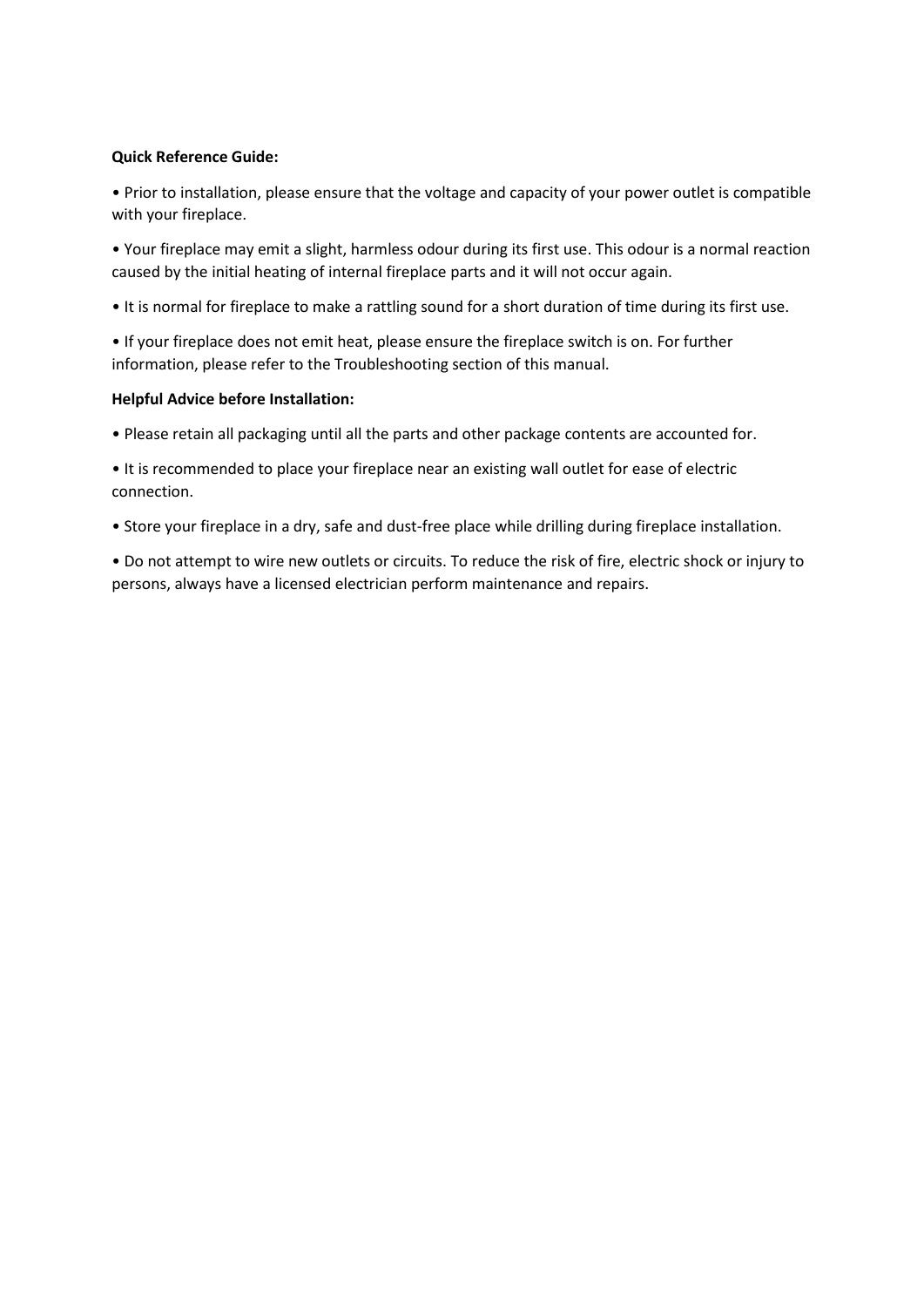# **Before Use:**

Before using the heater, the feet (supplied separately in the carton), must be fitted to the unit. These are to be attached to the base of the heater using the screws provided and with the aid of a Phillips head hand screwdriver ( Not supplied ),taking care to ensure that they are located correctly and that holes in plastic feet align with the pilot holes in base of the heater as shown in illustration below.



Note: The screws needed for the fitting of the feet are enclosed in the plastic bag containing the heater Instruction booklet.

1. Place the heater upside down on a soft cloth or carpet (To avoid causing any damage during assembly of the feet).

2. Position the feet to align with the corresponding holes location on the base of the heater, secure with screws supplied and tighten them with screw driver.

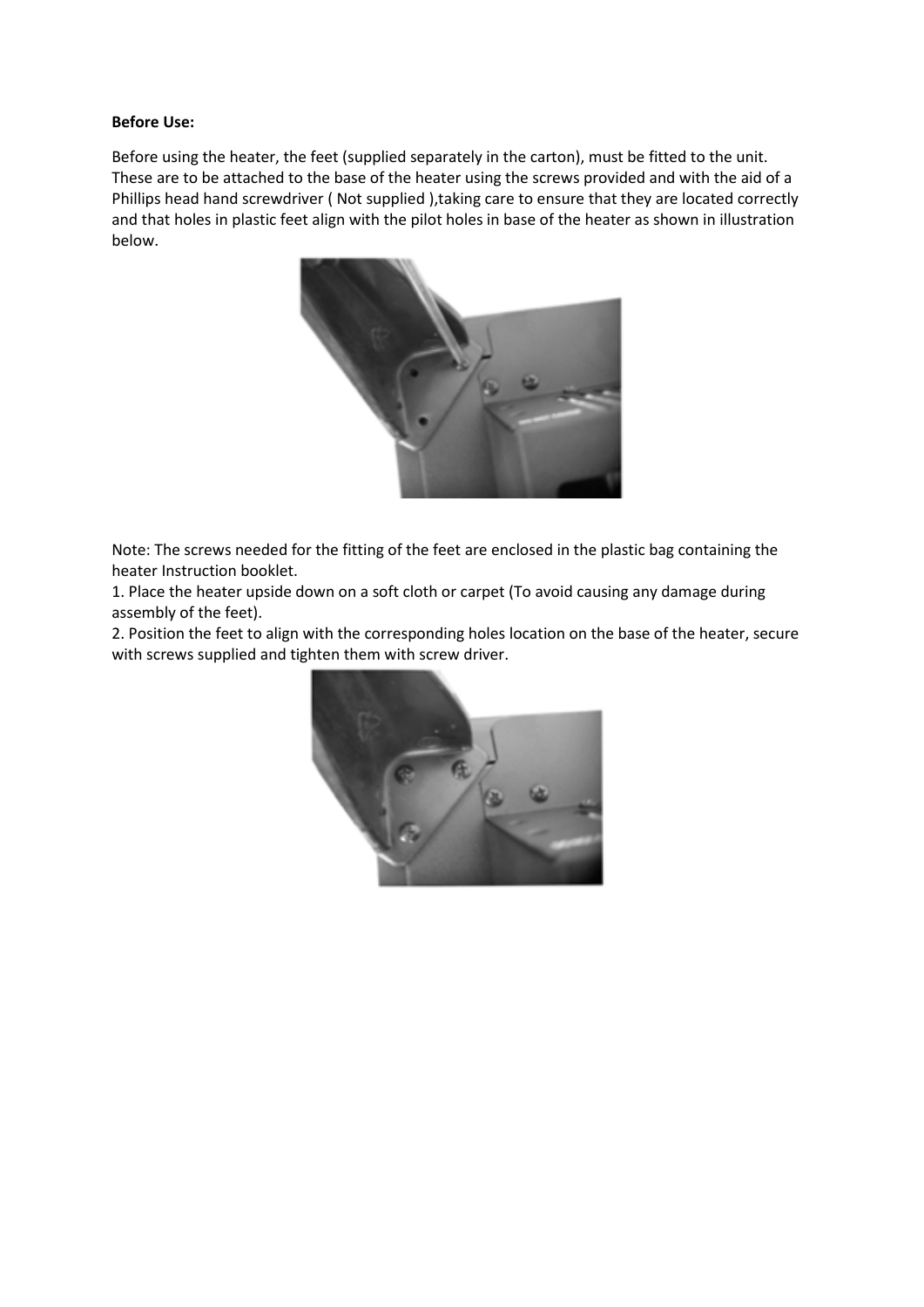# **Instructions for Use:**

# **To access the control panel, pull the knob on the front drawer cover downwards.**

Plug the fireplace into a power outlet.

This fireplace can be operated with the switches located on the rear panel of the fireplace.



- 1. Rotate thermostat control (1), clockwise or anti-clockwise to achieve desired heating level.
- 2. Increase or decrease the flame effect by rotating the flame adjustment switch (2).

3a. Switch (3a) switches on/off electricity supply to the heater and flame effect. This is the switch which needs to be used to turn the unit on or off.

3b. Switch (3b) switches on/off 900W heat output

3c. Switch (3c) switches on/off 1800W output with switch 3b

#### **Safety Cut-out:**

Warning: This appliance is fitted with a built in safety cut-out, if the cut-out is activated, the unit will cease operation. Unplug from mains, check that the air intake area is not blocked or covered. Leave for an hour. Plug into mains again, if the unit works normally, if not the fault condition has not been removed.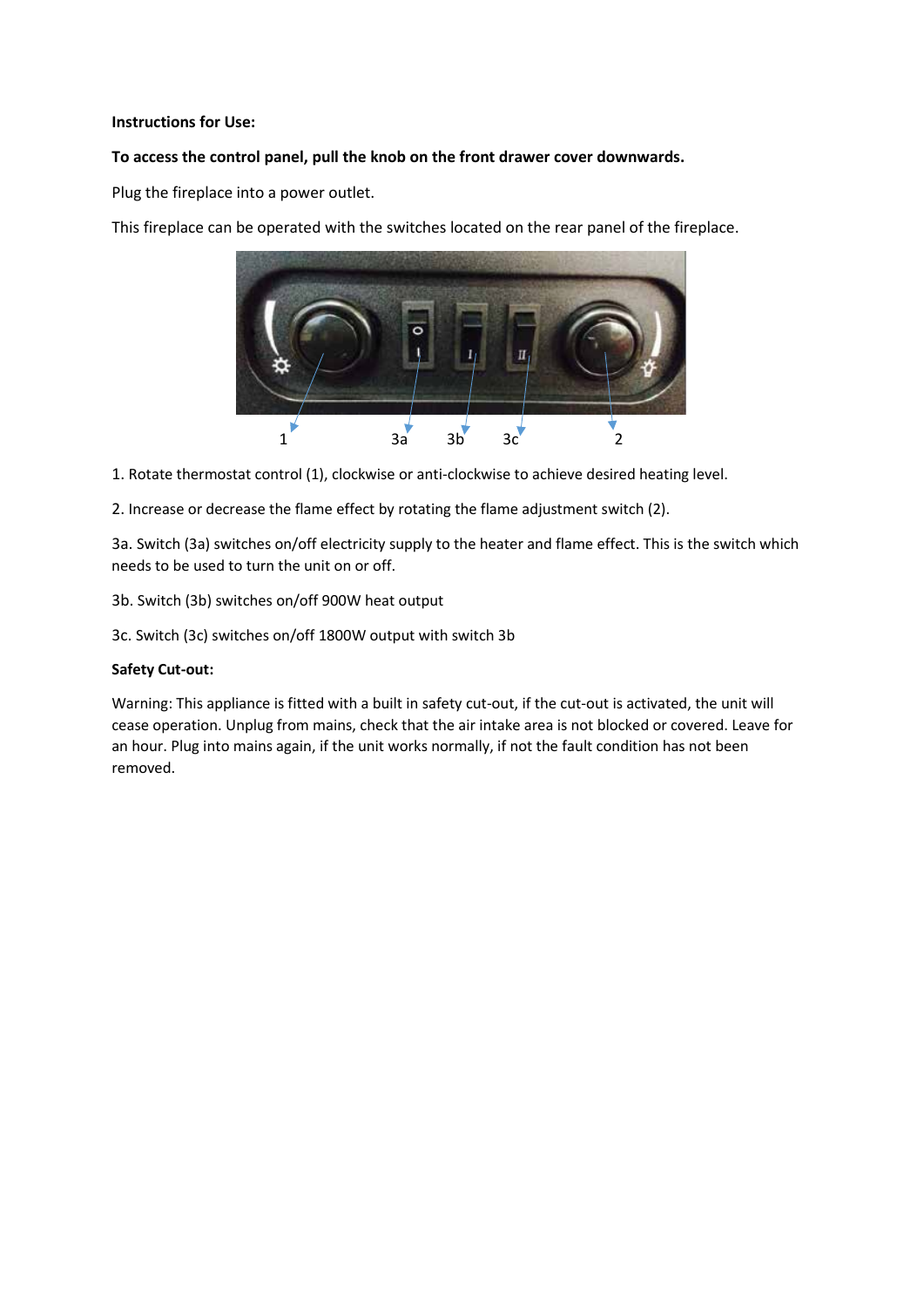#### **Bulb Replacement:**

Unplug from mains supply.

- Loosen the three screws at the front of the log bed. And then take off the fixed plate.
- Pull the log bed from the both ends to lift up the log bed decoration. Two bulbs are located underneath (see the figure below).



• Allow the heater to cool down completely before blub replacement is performed. Take care not to touch the bulb with bare hands if the heater has been used recently as the bulbs will be hot.

Log bed

- Remove the defective bulb by pulling it out of the holder.
- Replace with a 25W G9 halogen bulb.
- Ensure that the bulb is pushed into position correctly.
- To reassemble, follow the above instructions in reverse order.

# **Troubleshooting:**

| <b>Issue</b>                       | Solution                                                                                                                                                                     |
|------------------------------------|------------------------------------------------------------------------------------------------------------------------------------------------------------------------------|
| Unit does not work / does not heat | $\cdot$ Check if the unit is plugged in the power outlet.<br>. Check if the unit is in Standby mode. If so, turn<br>the unit ON.<br>$\cdot$ Check if the heat is turned OFF. |
|                                    | . Check for safety cut-off operation.                                                                                                                                        |
| No flame effect                    | · Check if the unit is plugged in the power outlet.<br>· Check if the unit is in Standby mode. If so, turn<br>the unit ON.                                                   |